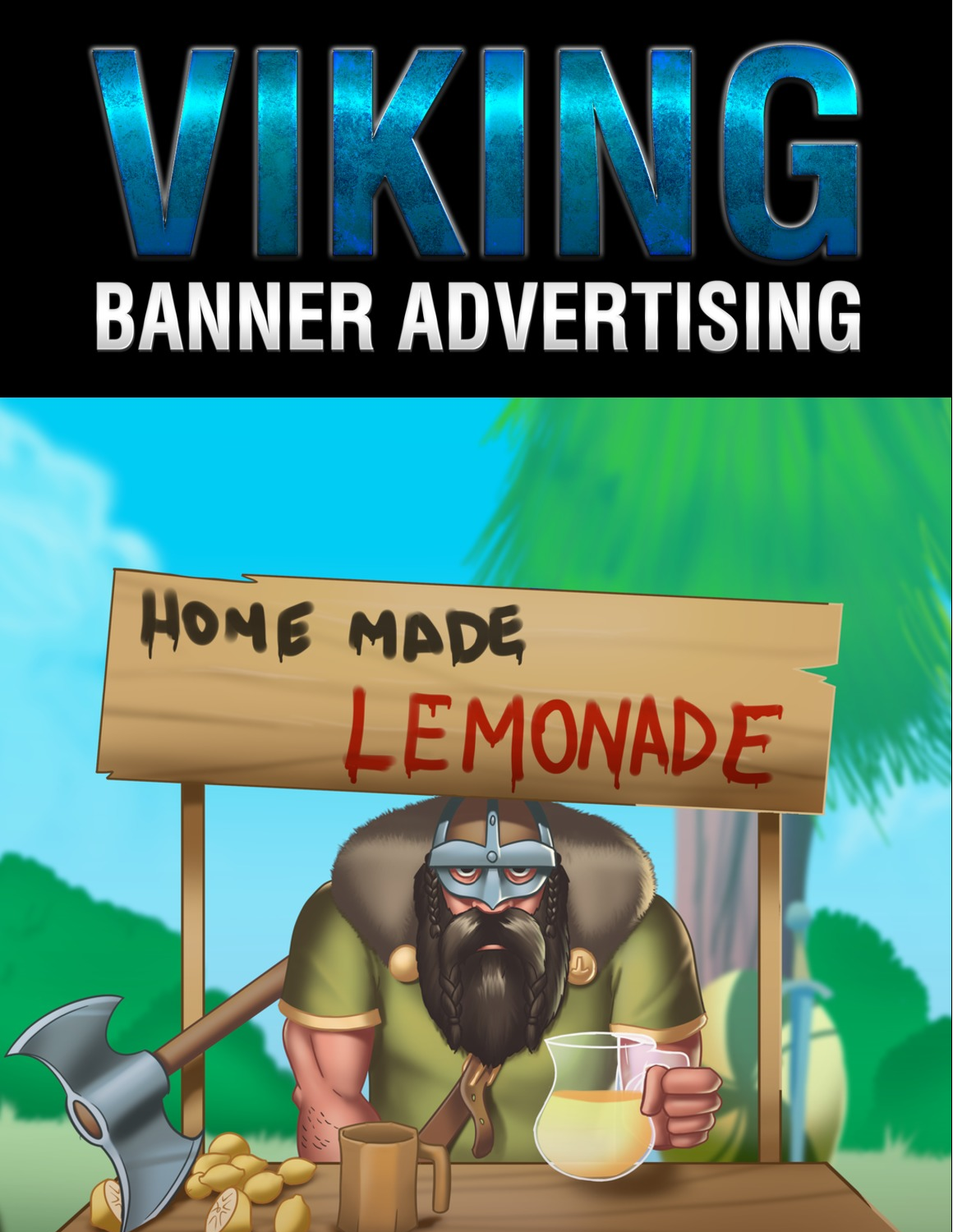Copyright © All rights reserved.

ABOUT YOUR RIGHTS: This eBook is intended for your personal use only. It does not include any other rights.

IMPORTANT LEGAL DISCLAIMER: This book is protected by international copyright law and may not be copied, reproduced, given away, or used to create derivative works without the publisher's expressed permission. The publisher retains full copyrights to this book.

The author has made every reasonable effort to be as accurate and complete as possible in the creation of this book and to ensure that the information provided is free from errors; however, the author/publisher/ reseller assumes no responsibility for errors, omissions, or contrary interpretation of the subject matter herein and does not warrant or represent at any time that the contents within are accurate due to the rapidly changing nature of the Internet.

Any perceived slights of specific persons, peoples, or organizations are unintentional.

The purpose of this book is to educate and there are no guarantees of income, sales or results implied. The publisher/author/reseller/distributor can therefore not be held accountable for any poor results you may attain when implementing the techniques or when following any guidelines set out for you in this book.

Any product, website, and company names mentioned in this report are the trademarks or copyright properties of their respective owners. The author/publisher/reseller/distributor are not associated or affiliated with them in any way. Nor does the referred product, website, and company names sponsor, endorse, or approve this product.

AFFILIATE/COMPENSATION DISCLAIMER: Unless otherwise expressly stated, you should assume that the links contained in this book may be affiliate links and either the author/publisher/reseller/distributor will earn commission if you click on them and buy the product/service mentioned in this book. However, the author/publisher/reseller/distributor disclaim any liability that may result from your involvement with any such websites/products. You should thoroughly research before buying mentioned products or services.

This constitutes the entire license agreement. Any disputes or terms not discussed in this agreement are at the sole discretion of the publisher.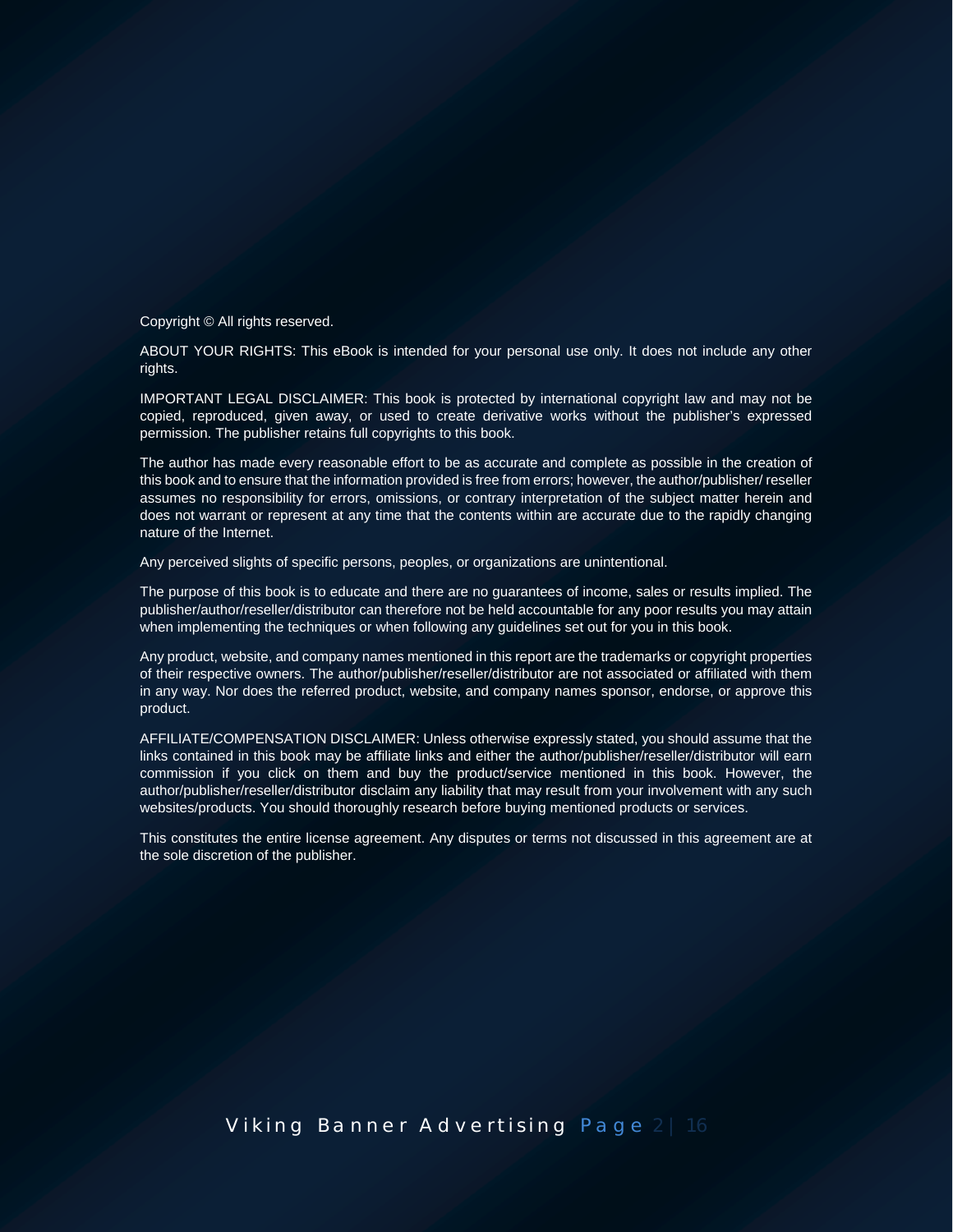### **Chapter 1: An Introduction to Banner Ads**

Banner advertising has come a long way since its humble beginnings centuries ago. Yes, that's right… centuries ;)

Flip through any old newspaper or publication from the American colonial era and you'll find rectangular banner ads pitching everything from beer to stockings, complete with a main image, carefully chosen brand colors, a motto or unique selling proposition, and even a call-to-action!

Of course, we're not here to discuss old print banner ads for stylish powdered wigs or state-of-the-art wooden dentures

Viking Banner Advertising Page 3 | 16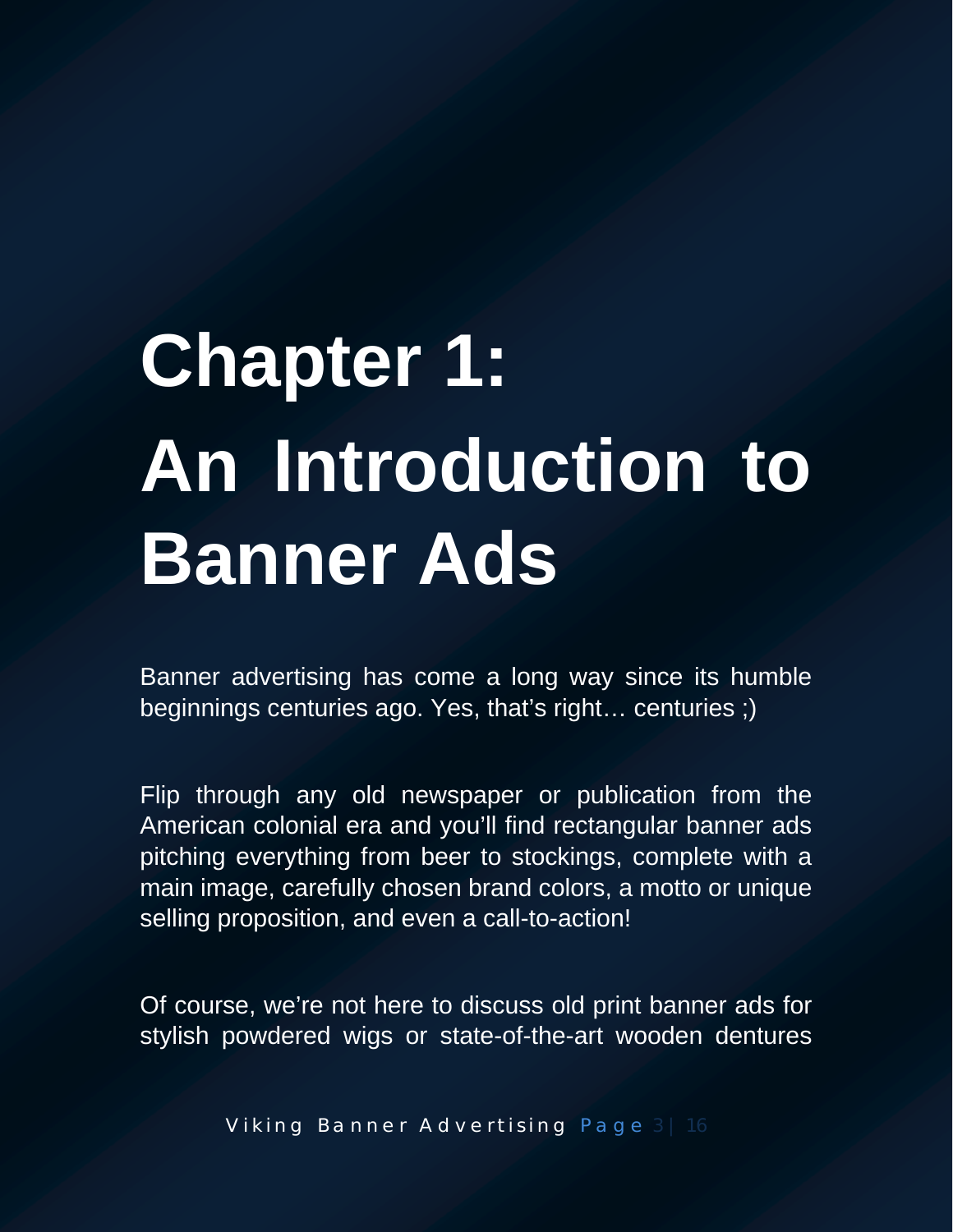(although it is useful to remember how long the ancestors of today's digital banners have been around). In this guide we're going to discuss modern digital banner ads in all their glory. So, for starters, what are they?

#### **What are banner Ads?**

Basically, banner advertisements are actionable, clickable, tappable images that invite web visitors to buy, learn about, or receive something in exchange for a click-through. These ads can appear anywhere and are typically seen within and around the content of various websites such as the header area on a forum page, the sidebar of a blog or news site, or even squeezed in among the paragraphs of a news article.

These banner ads come in all shapes and sizes (typically variations of the trusty old rectangle) and will either be static (.jpg, .png, or .gif) images or animated (.gif or Flash) banners. In more recent years, some businesses have been leveraging "Rich Media" banner ads that do all sorts of whacky stuff like send a car zooming across your screen in front of the article you were reading. And these ads aren't going anywhere soon. Banner ads still make up around 34% of all online ad spending, second only to Search Engine Marketing (SEM).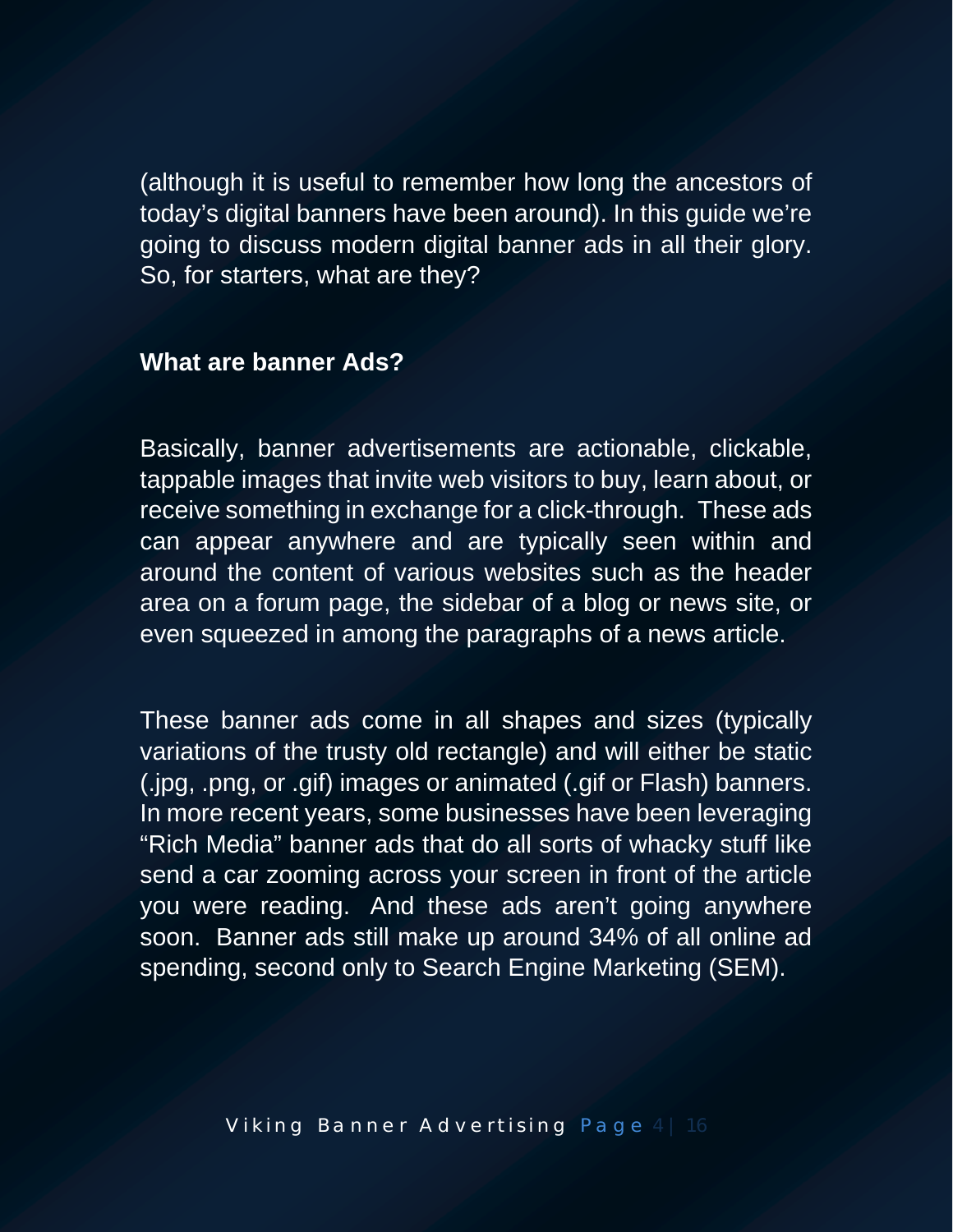So, since they've been around for hundreds of years and businesses are spending a ton on them every year, clearly they work. The question is, should you be using them in your business?

Viking Banner Advertising Page 5 | 16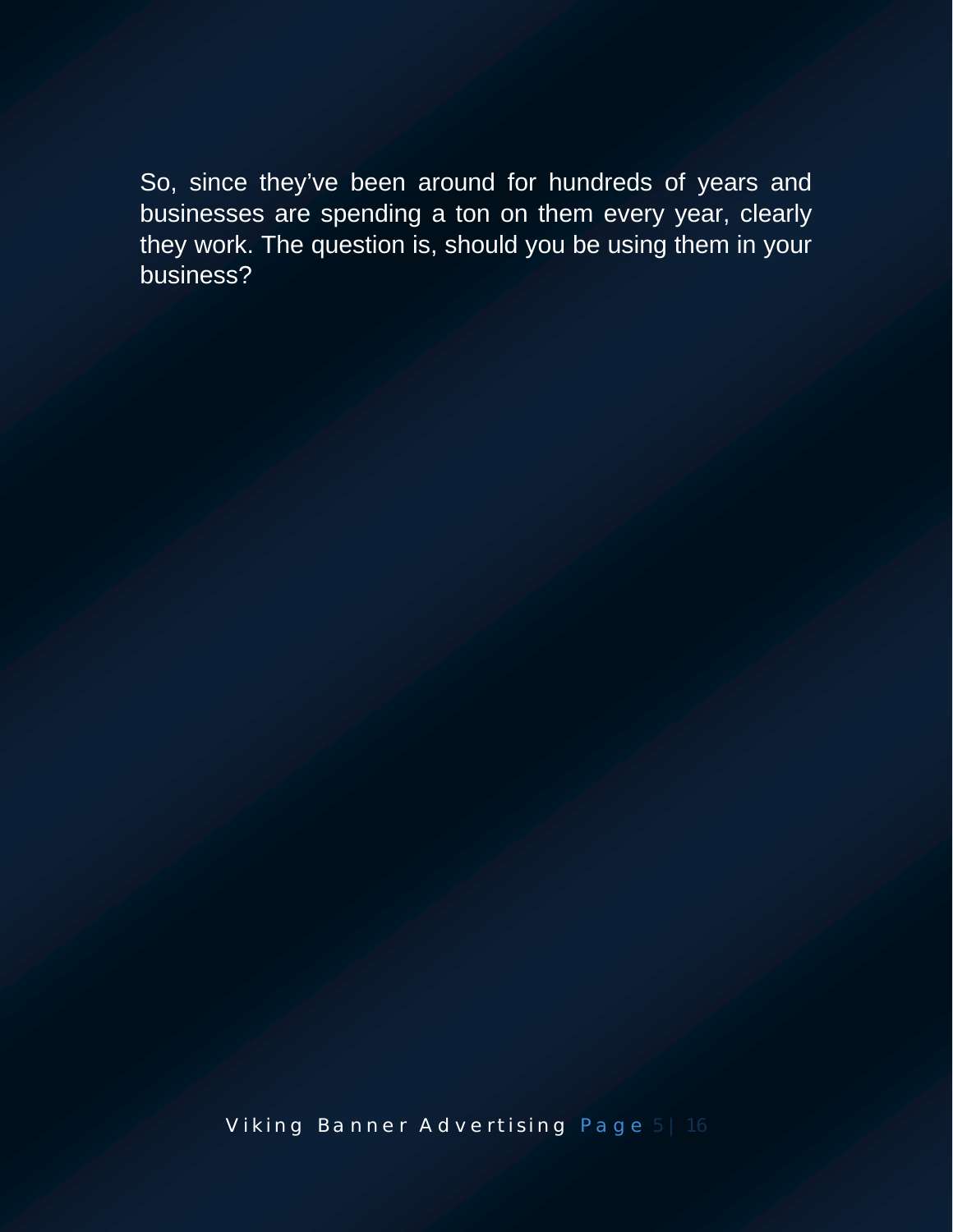## **Chapter 2: Why You Should Be Using Them**

There are a host of reasons you would/should use banner ads in your business. We'll cover several of them here:

**What Are Your Goals?**

The general goal of banner ads is to take a visitor, who clicks on one of them, through to one of your web properties. But beyond this you may have more specific goals. This could include bringing them directly to a sales or product page in hopes of them making a purchase. Or perhaps you're simply doing a list building campaign and trying to gain leads or contact info by forwarding them to a landing page with a free

Viking Banner Advertising Page 6 | 16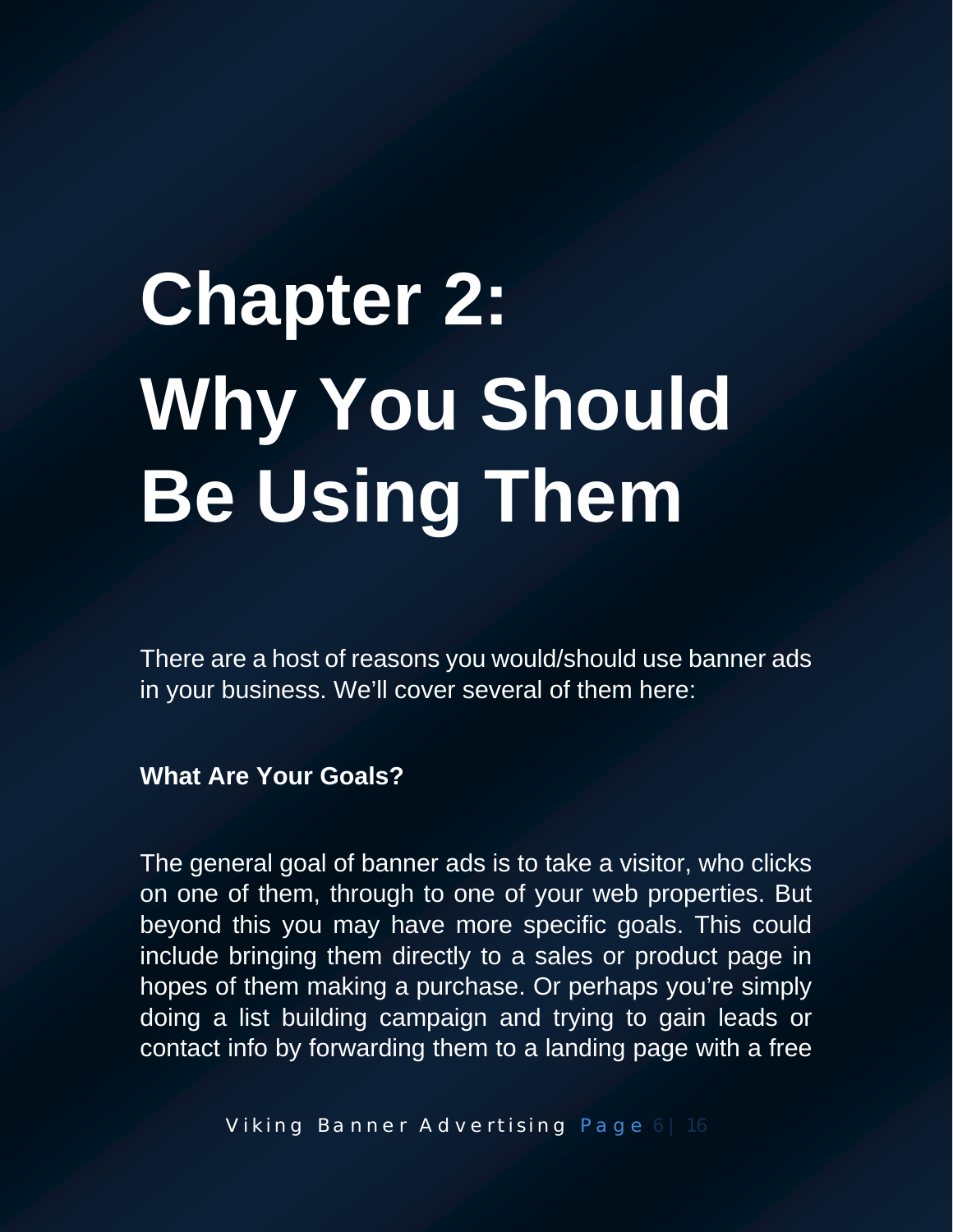offer or gift. Maybe your goal is to learn more about your market, in which case you might be sending them to a survey or questionnaire.

The final goal for click-throughs that we'll mention is simply content marketing. Perhaps you're simply trying to get your blog posts and articles in front of a lot of visitors in order to build a following, provide useful information, and perhaps even make a "soft pitch" within this content. Another sub-goal of content marketing worth mentioning is building a retargeting audience. There's plenty of data justifying this approach. People who are retargeted via banner ads are 70% more likely to convert! So the idea here is to simply stick a retargeting pixel on your site when you send visitors to your content (check out our retargeting guide for more detailed info on this). You can then retarget them wherever they are on the web with more relevant banner ads now that they are familiar with you and this time you can aim for something more desirable like a sale or an opt-in.

#### **Other Benefits**

One very useful but less talked about benefit of banner advertising is brand awareness. You've seen this work a thousand times. Year 'round you might see tv commercials for "Smiley Taxi Cabs". It's not like you're sitting in your living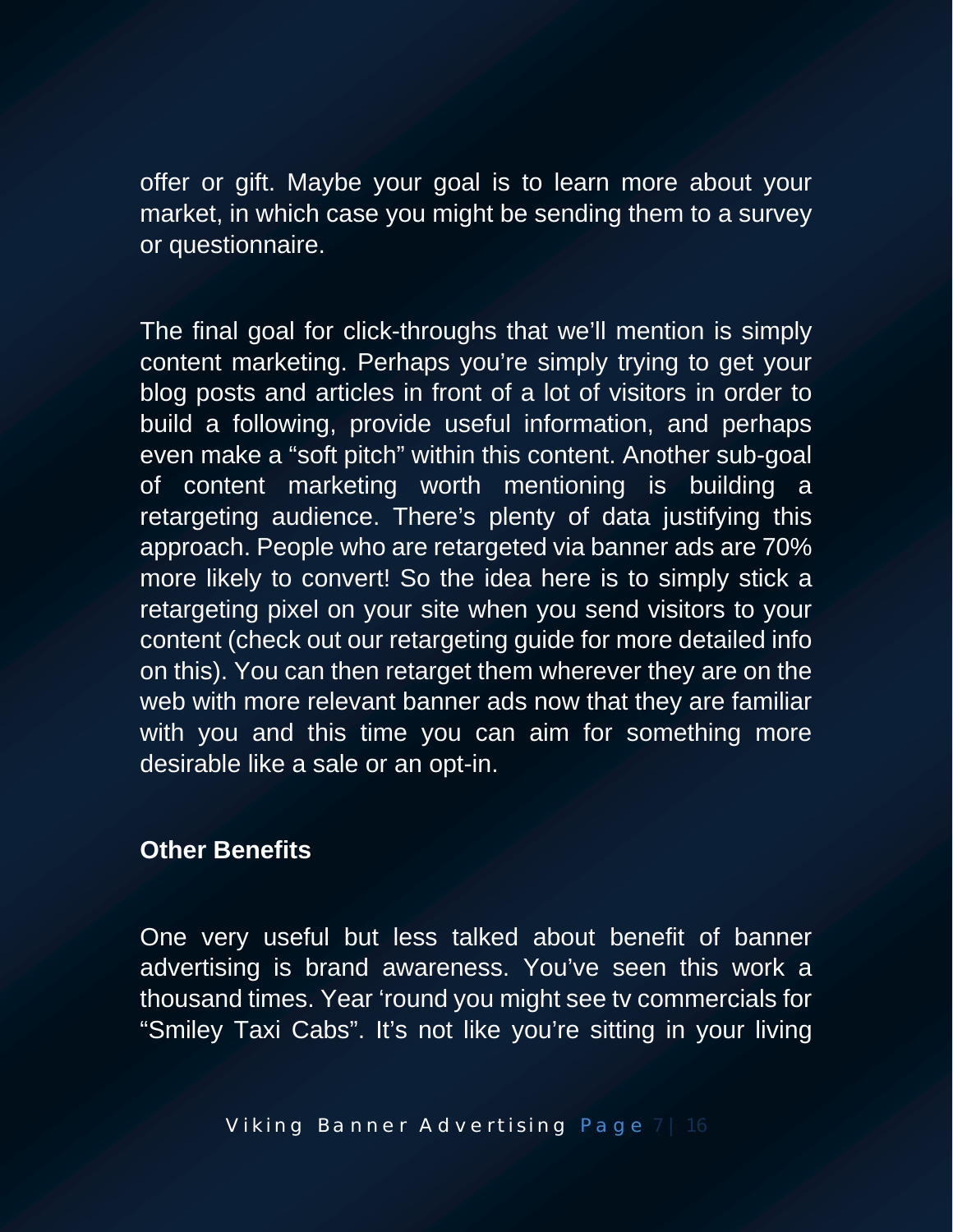room and suddenly bolt upright and call a cab at that moment. You don't need one. But weeks or maybe months later when you're leaving a birthday party after having a bit to drink and you need a cab, who are you going to google on your smartphone? Yup. Smiley Cab. The same goes for banner ads. Even when people don't click on them, you'll be subtly building top-of-mind awareness for your business and expanding the visual familiarity of your brand.

Another benefit of banner advertising is the ability to track, assess, and test effectiveness. There are several metrics that can be used to measure various levels of effectiveness. The most basic level of assessment is your Click-through Rate or CTR. You can gauge the financial success of your ads by comparing your CTR against your advertising expenses which gives you your cost per click or CPC. Beyond this you can actually track the results of click-throughs (sales or opt-ins) versus your ad expenses. This can give you your cost per lead and cost per sale. Using conversion pixels you can test for even more complex results such as how far visitors get into your funnel or which blog posts they read after landing on your site.

So that's the "why" of banner advertising. Let's talk about the "where"...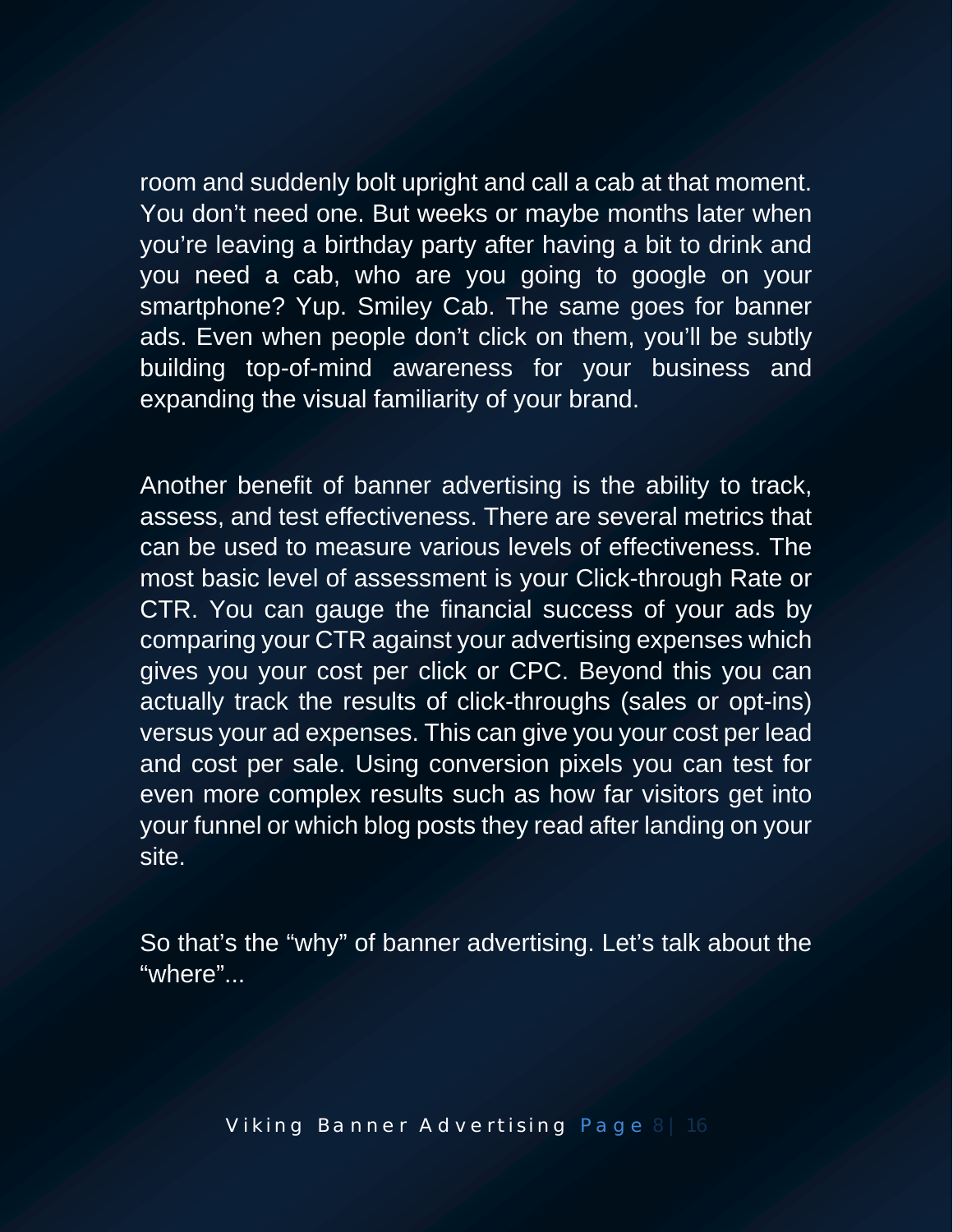### **Chapter 3: Where to Conduct Banner Advertising**

#### **Know Your Target Market**

Where you place your banner ads is mostly based on your goals and target market. So logically your first step should be to know and learn as much as you can about your target market. Understand your buyer personality, behavior and motives. Research your audience using existing studies or data. Look for case studies that reveal what has worked in the past for your niche. Or you can even do your own research by analyzing past advertising and sales data from your own records or by conducting surveys and polls on your target market. Also, just be aware of what people are saying and

Viking Banner Advertising Page 9 | 16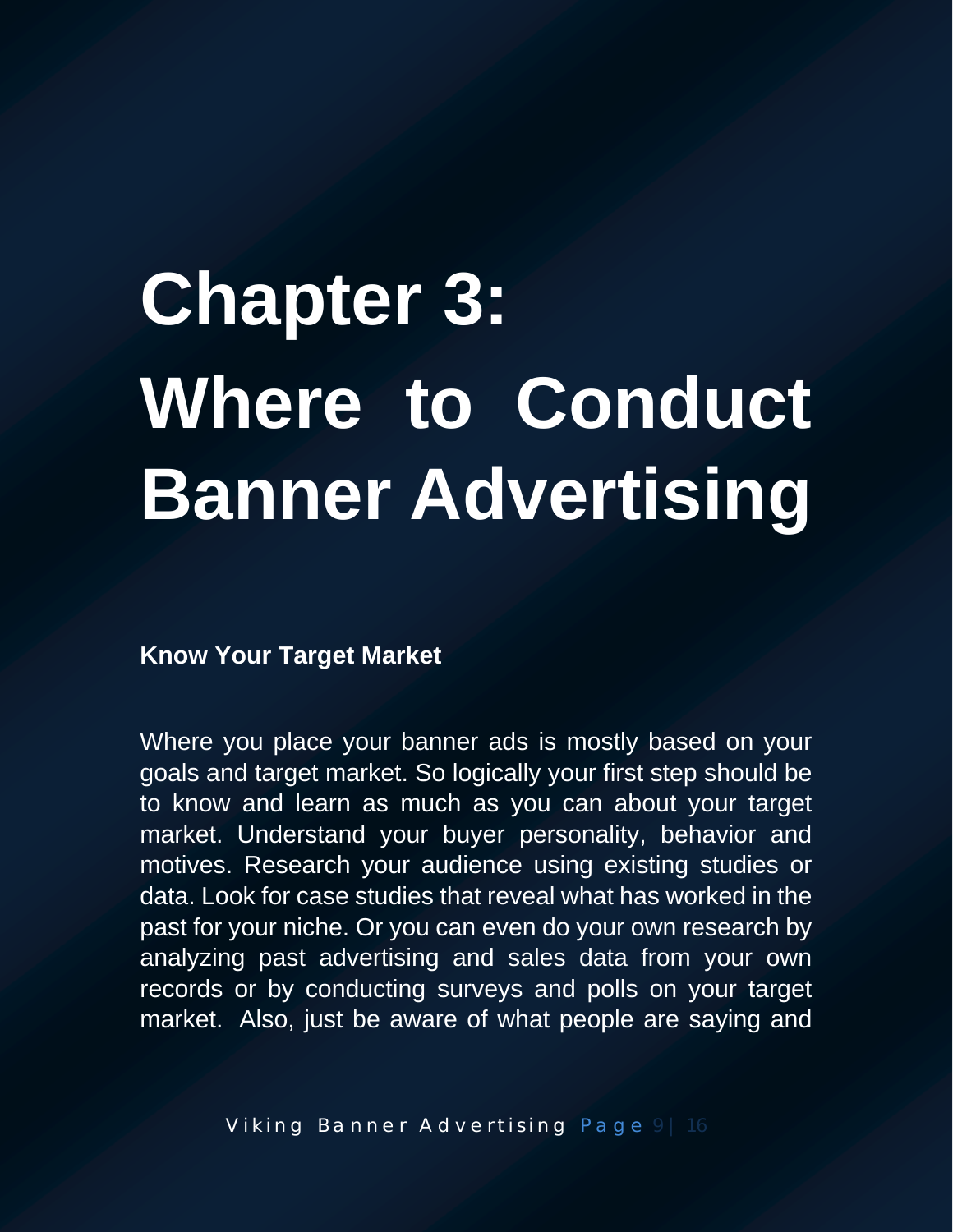expressing by taking time to regularly monitor social media groups and forums in your target market.

#### **Establish Your Goals**

Looking at the goals mentioned in the previous section, you need to have a clear goal set for each banner ad campaign you run. Are you testing the waters for a new product idea? Then maybe your goal this time is to get visitors to a survey to gauge interest in the idea as well as to build an "early bird" list of leads to sell to when the product is finished. Maybe your goal is straight forward sales. Whatever it is, you'll need to know before you start planning where to display your banner ads.

#### **Where to Display**

Once you've got your target audience and goals sorted out, it's time to pick where to stick those ads. One option is to manually choose display locations. You can do this by reaching out to website owners, forums, and blogs in your niche. If you're selling an internet marketing tool, go pay for a banner placement in the header area of the Warrior Forum. If you're promoting your new book, find a popular blog for books in your genre and approach the owner about sidebar ads.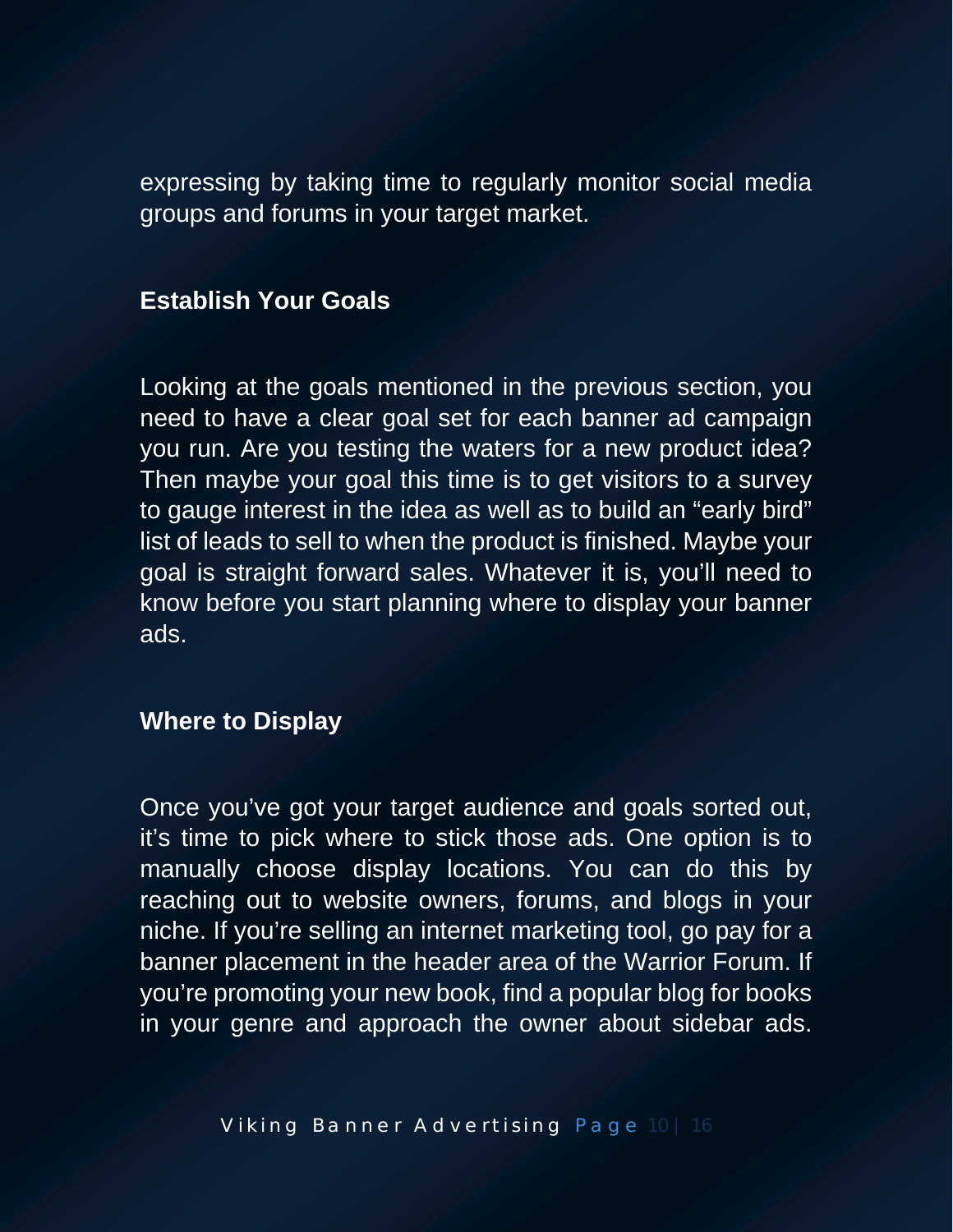When using this manual method, be sure to research the metrics of the given site, blog, or forum. Naturally you'll want to display your ad in places with a reasonable level of traffic and a positive reputation to ensure your advertising dollars are spent well. You can learn a lot about websites by researching them on Alexa.

The manual method we've just described can be very effective but it can also be time-consuming and difficult. Many marketers prefer to do general targeting via a major ad network. Probably the most popular example of this would be the Google Adwords Network. Here, you'll simply make some targeting/audience and/or keyword decisions within your Google Adwords creation process (check out our Google Adwords guide for more info) and provide the right banner images (discussed below). Google Adwords will then begin showing your banner ads in the locations that it's data determines are best for your desired audience.

Another great option is to use a retargeting platform with multinetwork reach like AdRoll. This means you install retargeting pixels on your site and build a retargeting audience which you can then follow around the web with your banner ads via several different networks/exchanges including Facebook and Google Adwords. In these cases, the retargeting platform generally does all the hard work for you.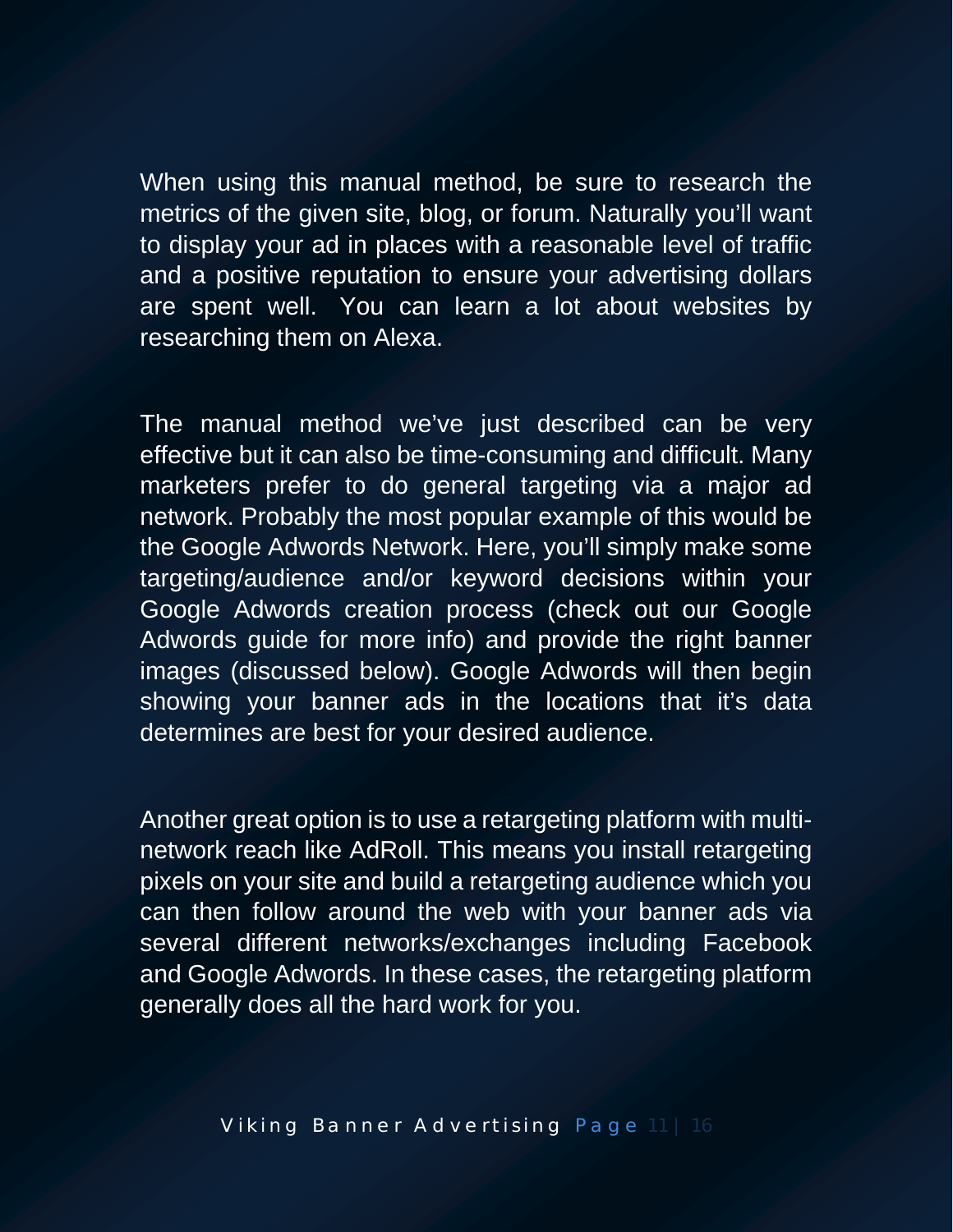### **Chapter 4: Designing Your Banner Ad**

#### **Tools**

There are several tools you can use to create a banner ad. If you've got design skills, you can use any graphic design program like Adobe Photoshop or Gimp. However, many businesses prefer a super quick solution specifically designed for non-designers to create banner ads, such as BannerSnack.

Viking Banner Advertising Page 12 | 16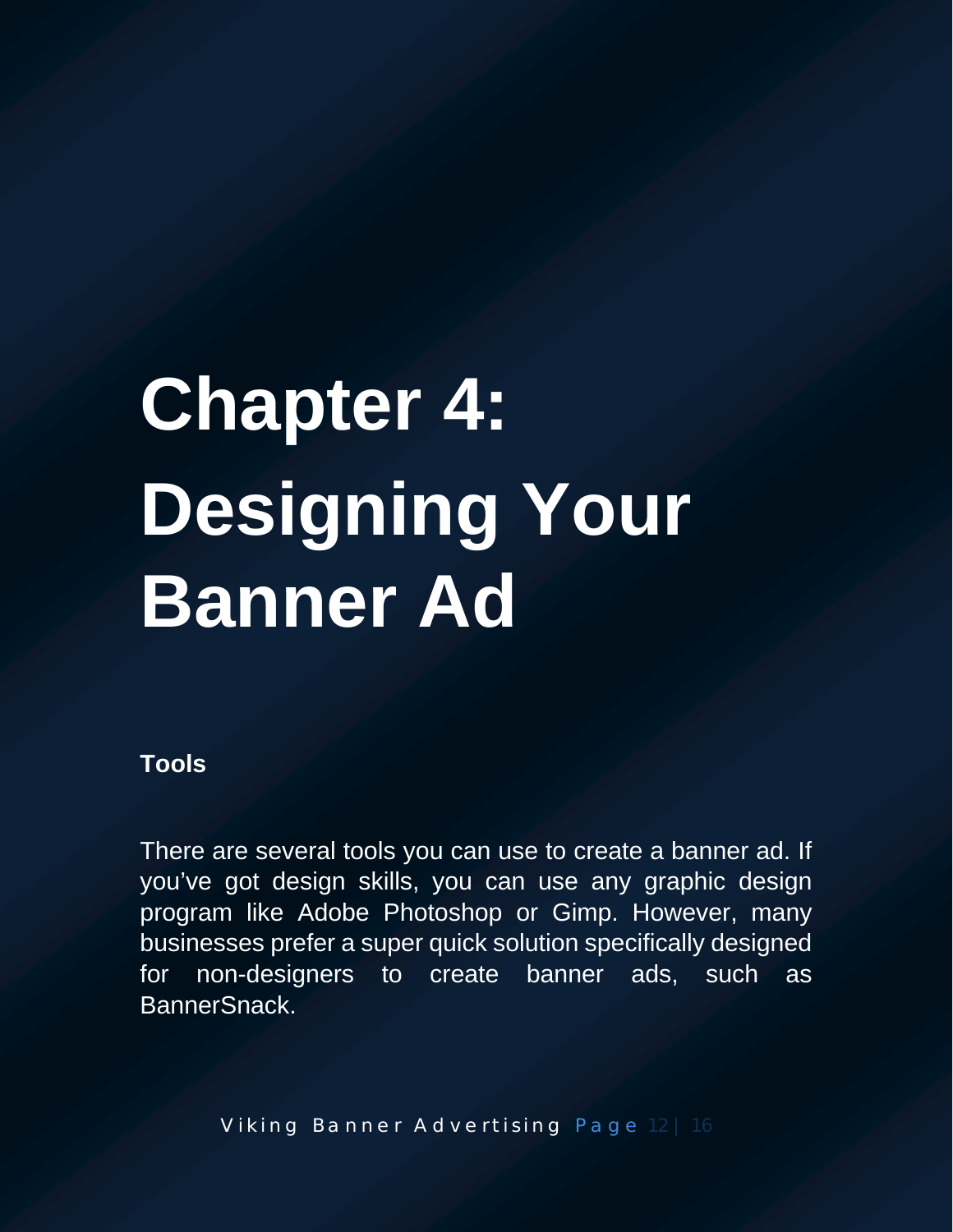#### **Shape, Size, and Format**

You'll need to make sure you have a variety of banner ad sizes available for use in your campaigns. You can get your ad sizes from the IAB (Interactive Advertising Bureau) or simply follow the recommendations of the ad network you're using. For example, Google AdWords recommends 300 x 250, 336 x 280, 728 x 90, 300 x 600, and 320 x 100 versions of your ads. Again, a banner ad solution like BannerSnack can make this process super easy.

Another important detail is going to be format. If you're going to use static images, you'll want to use .jpeg, .jpg, .png, and .gif file formats. If you're trying to do animated banners, you'll be dealing with .swf and .gif files. It's also important to consider the file size. This depends on your ad network. For example, Google's display network requires files to be 150KB or smaller.

#### **Design Ideas**

If you are indeed using a solution like BannerSnack, the best option for design and style is to use a template and stick with it's general layout. However, here are some general best practices to consider.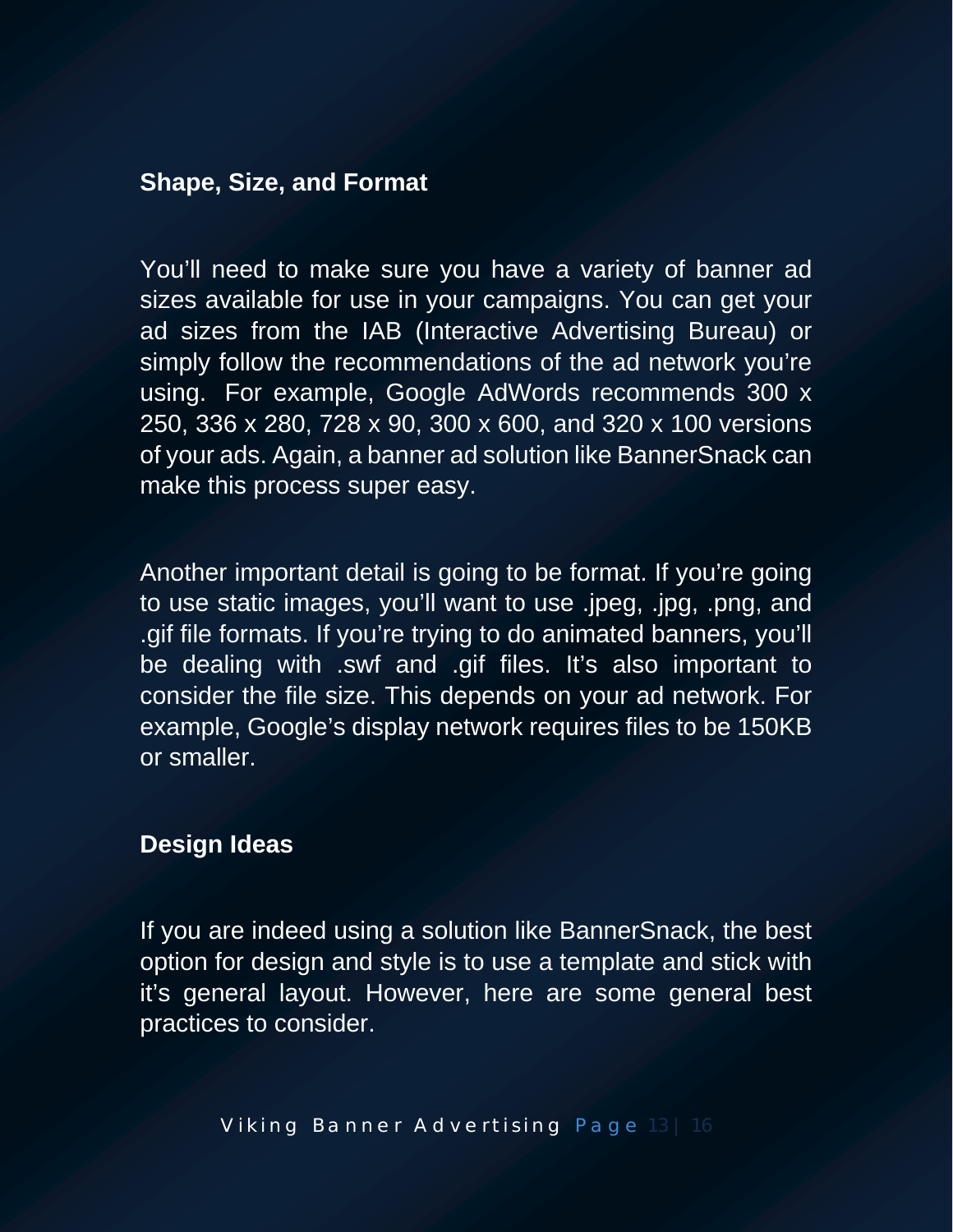Be mindful of your brand or product colors and try to focus on just two or three primary or secondary colors for your ad. Use high quality images that are appealing and grab the attention of your audience (incorporate the things you learned while researching your audience). Ensure you properly use contrasting colors to make your text and CTA buttons pop out. For example, it would be silly to put white button text on a yellow button on a light orange background. A lot of this is common sense. If it doesn't pop out for you, it probably won't pop out for your audience. Also, be sure to balance main ideas and empty space. Jamming too much imagery and text into a banner can be counter productive.

#### **Test, Test, and Test Again**

Your goal within the ad campaign is to maximize the effectiveness of each dollar you spend. So it's a good idea to create several variations of your banner ads and review the results to see which ones perform best. You might try different CTA phrases like "learn more", "join now" and "add to cart". See if one background image grabs more clicks than another. Heck, see if maybe a red button beats a blue one. The point is, you want to squeeze as much value as you can from your advertising dollar so test several variations and see what gives you the lowest CPC.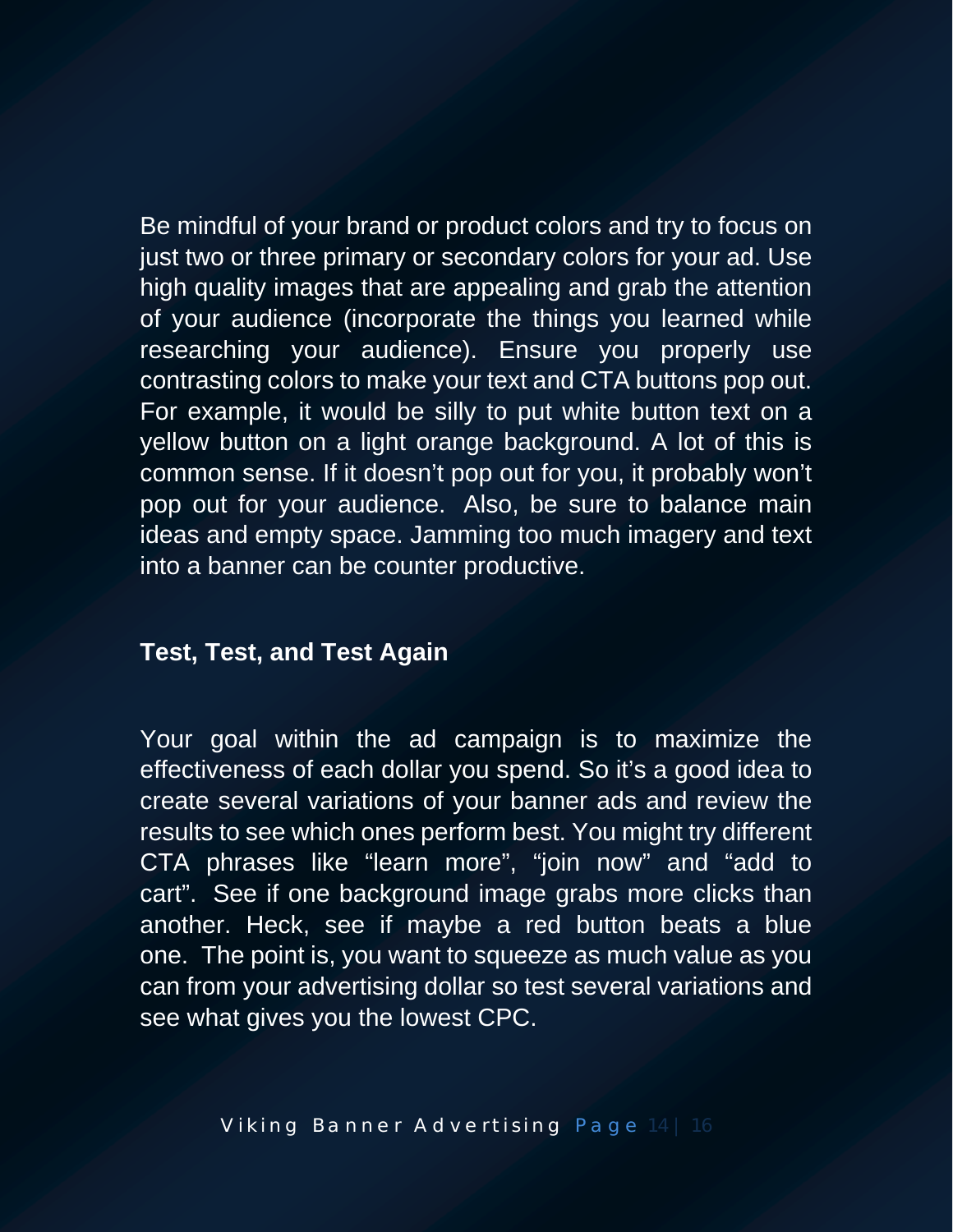### **Battle Plan**

In conclusion, there's plenty of evidence that banner ads work great depending on your business, audience, and goals. So follow these steps below and get started right now:

**Step 1:** Learn everything you can about your target audience.

**Step 2:** Establish your banner ad goals.

**Step 3:** Determine which ad network or specific websites meet your needs.

**Step 4:** Using the size/shape guidelines of your chosen ad network or locations, design your banner images using the ideas discussed above.

**Step 5:** Test several variants and try to find a winner or two that will bring you the best CPC and ROI.

Don't put this off till later. Execute these steps today!

Viking Banner Advertising Page 15 | 16